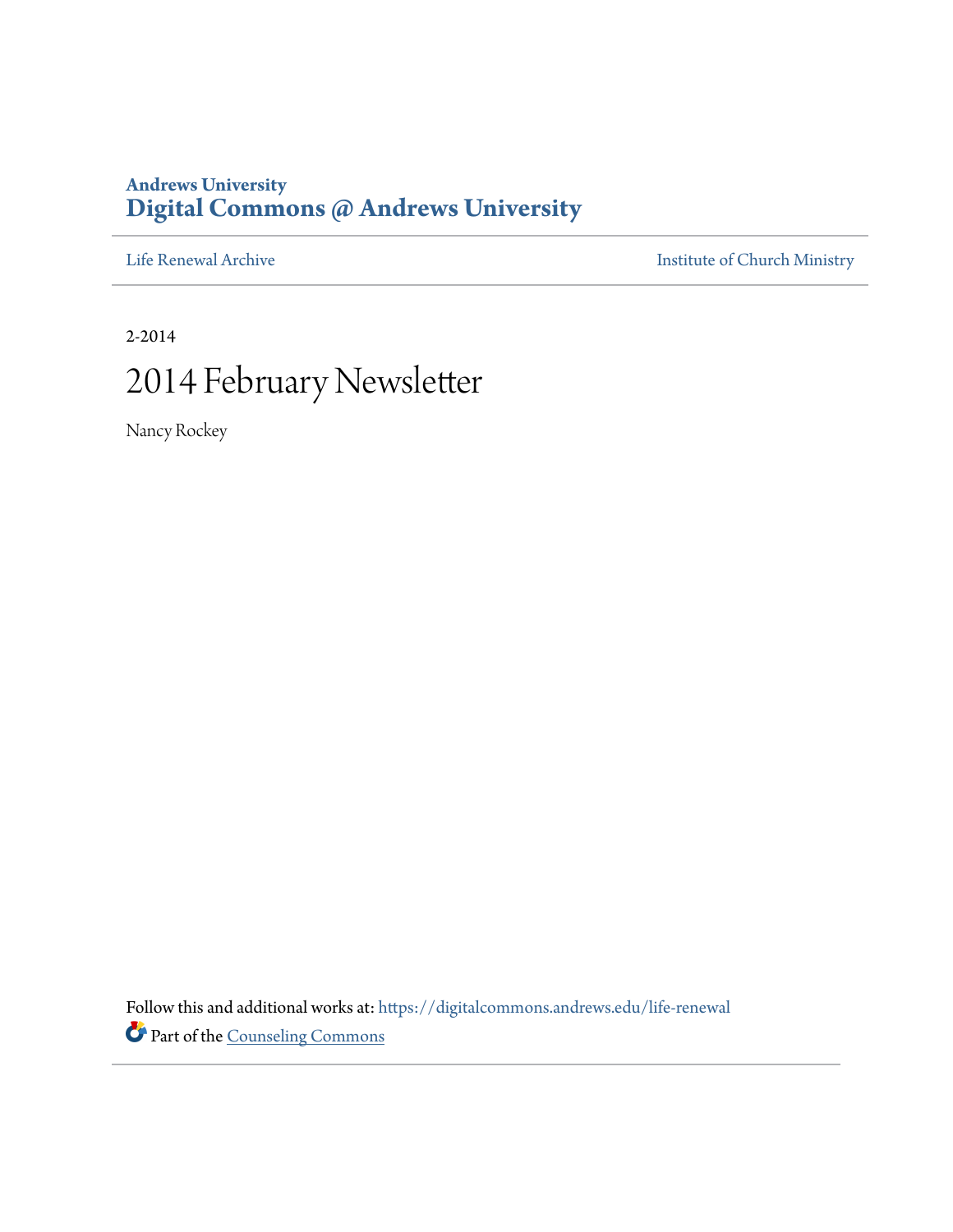# Hearts **Hearts Hearts**

# **Hearts**

Hearts, flowers and chocolate, expensive jewelry, marriage proposals and fancy dinners at elegant restaurants – these are the things that Valentine's Days are made of. Are they however, the secrets to success in a marriage.

I remember when I was a child and Valentine's Day rolled around. Most of my friends could talk about receiving something new and pretty, like a new blouse or pair of pj's, or maybe a small box of chocolates or a teddy bear to celebrate the "Day of Love." I can recall hoping every year that there would be some small token of my parent's affection coming my way on that day, but alas, no such luck. Even my mother didn't get a card, roses, chocolates or a nice dinner at a restaurant. Somehow, my father just didn't believe in such a display. "Just another pagan holiday," he would say. Maybe he was right, but I felt left out, and felt sad for my Mother.

When we first got married, Ron would grumble about all of the holidays. "Just ways for retailers to make money," he would say. Again, that might be



true, but when all my married friends would get a rose or a dinner at a res- $\mathbb{N}$  taurant, I felt unloved – not cared for.

Knowing what I know now, I now realize that my childhood feelings of sadness amplified my adult feelings in my marriage.

I do remember however, our first official date. It was in Milwaukee at the home of one of the church members – a Valentine's party. During the event, Ron disappeared. I couldn't imagine what happened to him, except I recall thinking that I must be so boring that he left me there and went home. But, after

about a half hour's absence, he returned with a long-stemmed red rose – for me! I was ecstatic, and couldn't help but wonder if he knew what red roses mean.



Often however, Ron would surprise me with a little, or not so little gift. It wouldn't come on the holiday, 'cuz after all, one can't contribute to the holiday greed of retailers, but inevitably, a gift would come. This has been going on for 49 years! And just the other day, Ron presented me with a gift he had ordered on the internet, and said – Happy Valentine's Day. It was February 1st!

 Funny how time changes attitudes. It's a few days before the "Day of Love" as I write, and I find myself no longer devastated like I was in childhood or in our early marriage, that the man in my life didn't care enough to offer a token of his love. Know why? Because every day when we sit across from each other at the breakfast table and I look into his eyes, I see his love for me. Many times a day, when we pass in the hall or I walk by his chair, he blows me a kiss. At night, he turns down our bed. Before bed, he gets our cups ready for our morning hot drink. Little things every day, sometimes every hour, send me messages of his incredible love. I notice them and I am grateful to say the least!

Once in a while, we even go out to a nice restaurant for a meal – not too often living on Social Security, but when we do it's always a special occasion  $-$  another celebration of our love and our desire for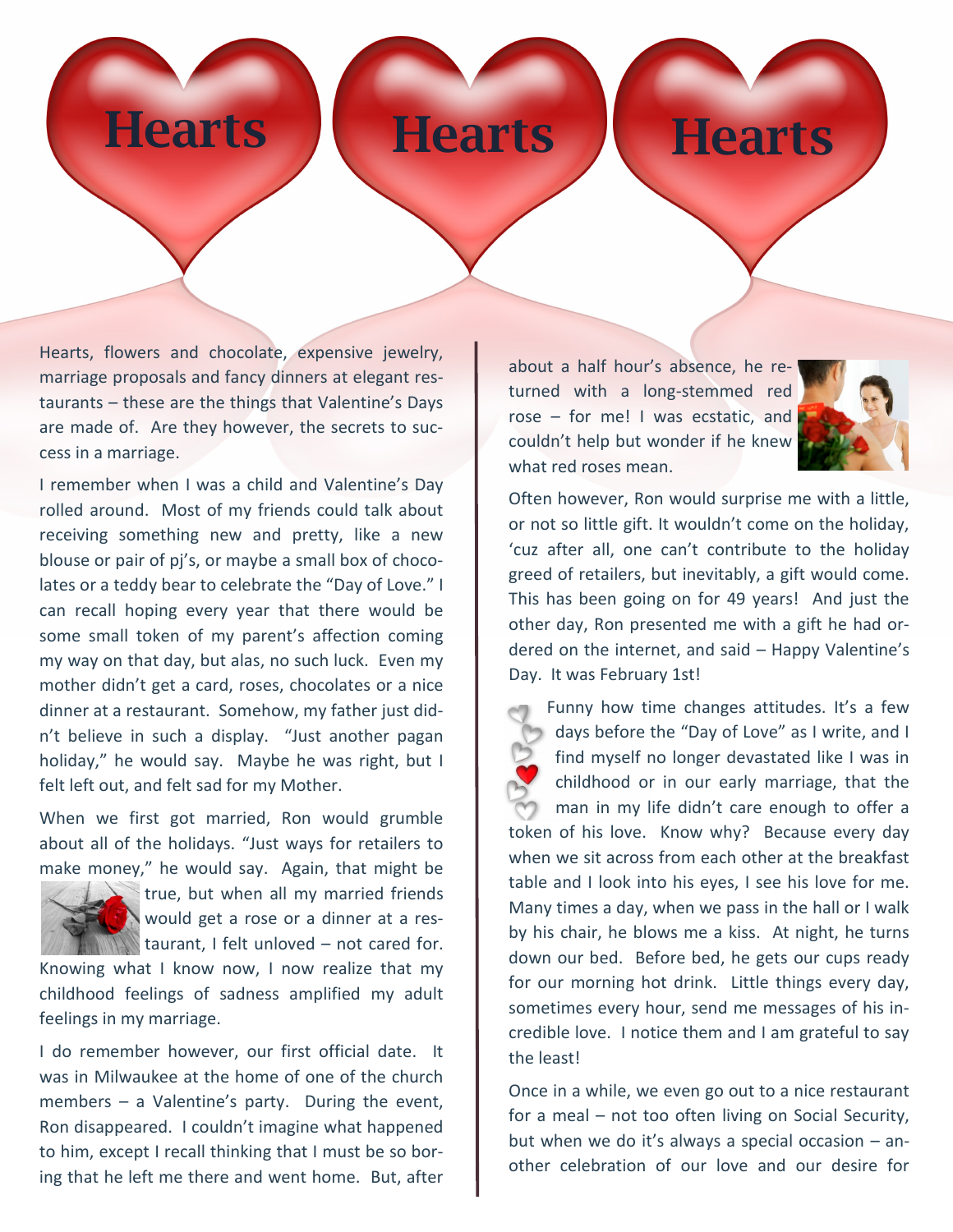"time just for the two of us."

With both of our daughters now living in our neighborhood, it is such a joy to see how much love exists between their husbands and them. Both girls do kind things for their men, and the men do the same for them. I could hope that they learned some of these kindnesses to their mates from watching their Dad and I after our marital turn-around. I hope so.

There are a few things that Ron and I have always done to keep our love fresh:

- Frequent dates  $-$  Time just for the two of us.
- Tender conversations.
- Long hugs and generous kisses.
- ♥ Working together we've done this for years, and still love it.
- ♥ Praying as we lay in each other's arms.

What are you doing for your mate? What are you doing to nurture your nearness? We'd love to hear from you, and will publish your suggestions!



# **Valentine's Suggestion**



Have you bought the book and Workbook entitled "Heart Connection" yet? Why not consider this a great gift for your "Beloved?" It would be a fun thing to do together for "Time Just for Each Other!





Consider Rockey's newest book and workbook – Free At Last for someone you know who could use some emotional help. This book tells stories and offers answers for those who lives have been plagued with troubles. It is valuable for those who are in

prison or have had run-ins with the law!



**Order @ fixablelife.com or call 575-336-8095** 

#### **Testimonies**

"How can I ever thank you two for the valuable information you offer and for the personal time you spent with me after the seminar? I am learning every day as I read your materials, and my life is finally improving."

Physician from France

"When I started The Journey I was afraid that there would be too much stuff in it about God. I have resented Him and really wasn't sure He existed. But because you didn't preach, and no one in the group did either, I relaxed. Now I have come to realize that indeed something has been missing in my life, and am beginning to work on accepting God." Nurse in New Mexico and the United States of the United States of the New Mexico and Nurse in New Mexico

"I am beginning to realize that I will continue to learn for the rest of my life. Even though the class is finished, I keep having ah-ha's – and what a joy to continue understanding who I am, and how I got to who I am." Thank you! Peggy and the contract of the contract of the contract of the contract of the contract of the contract of the contract of the contract of the contract of the contract of the contract of the contract of the contract of the